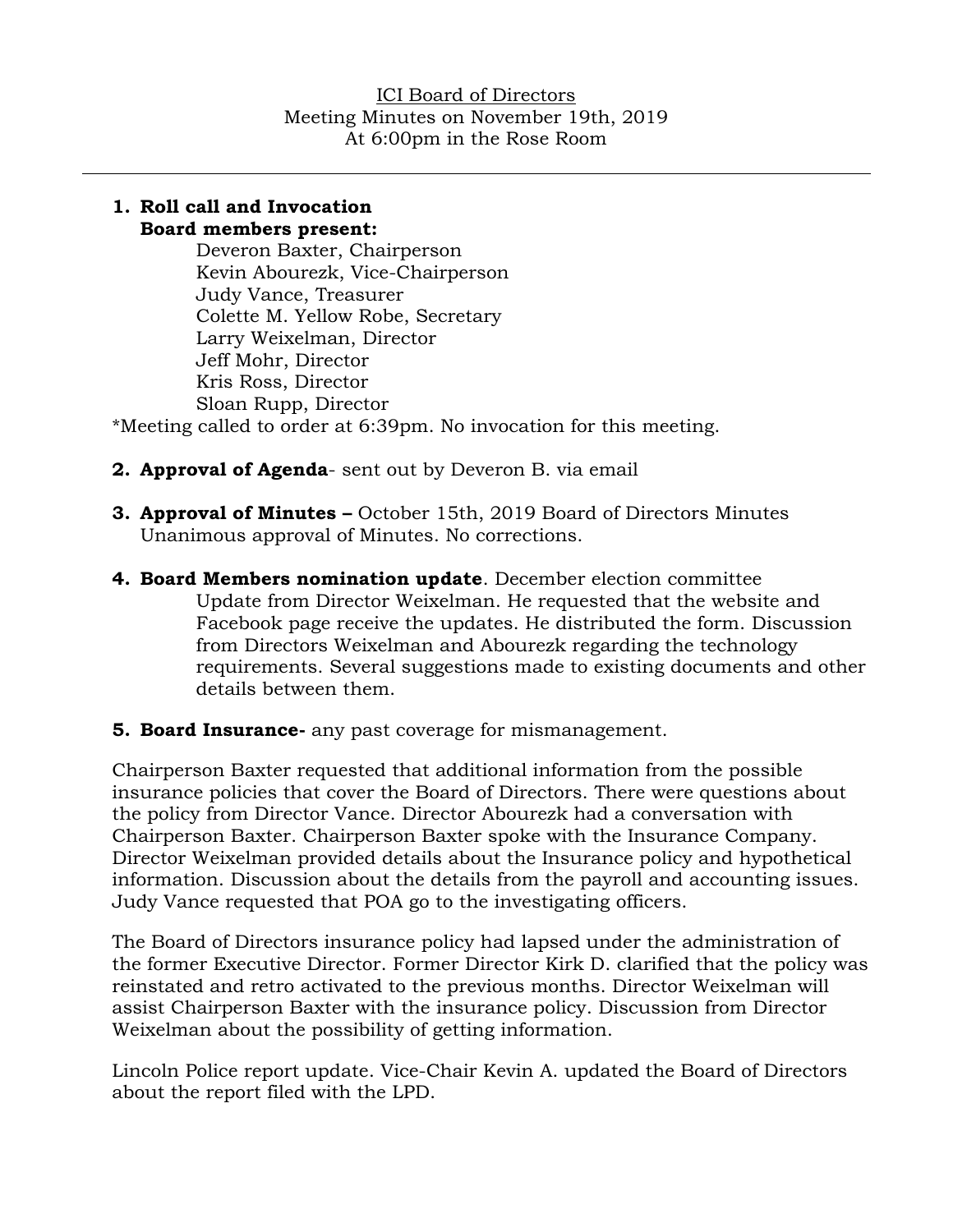Director Abourezk and Chairperson Baxter will continue to work with the Lincoln Police Department.

The Board will move forward and contact the auditors. HBE was the company that the Indian Center worked with beforehand. Director Mohr spoke to colleagues that may be able to assist. Some discussion about the direction of the audit and how much it will cost.

Community member Bear Killer remarked about the tearing down of the sweat lodge. He encouraged the board to move forward and do not wait for the authorities. The community members spoke to Mr. Bear Killer about the individuals who are willing to serve the Indian Center, Inc. in productive ways.

Business owner Sarah \_\_, the proprietor of Sarah's Southern Comfort Foods offered positive remarks about how to serve the Indian Center. Community member Felecia Welke about supporting the ICI Board in productive and positive ways. The need for additional community events to host. Several programming ideas were suggested about traditional foods and herbalist (holistic plants).

### **6. S.W.O.T exercise-**

Director Weixelman suggested that it would take a considerable amount of time.

He explained the basic structure of the SWOT analysis.

The foundation of the SWOT (strengths, weaknesses, obstacles, threats). Take the time to complete the SWOT analysis and send it back to him by November 25, 2019. The offer was extended to the community members present as well to complete the SWOT. Director Weixelman will compile the results and send it back out to the Board members.

Community member Sarah made a request for the kitchen improvements. Directors Abourezk and Chairperson Baxter gave the green light for any fundraisers.

## **7. IHS committee and planning-**

Chairperson Baxter requested that any clarification be made about the future of the direction. Community member Nettie Grant Siktya presented information about the HIS grant. She submitted the report and the information was handed out. The corrective action plan meeting will outline the future.

She held an optimistic conversation with the Federal Officer. She feels as though the communication was positive between her and the program officer. Chairperson Baxter requested that the Board have a committee work with her on this grant. However, Nettie Grant Siktya stated that a Board committee was unnecessary to work with her on this grant.

She clarified certain parts of the grant to address a question from Director Abourezk and a community member. There are two contractual positions that she is seeking to assume with the IHS grant. There were clarification questions from Director Ross. Nettie provided a great deal of context about the IHS.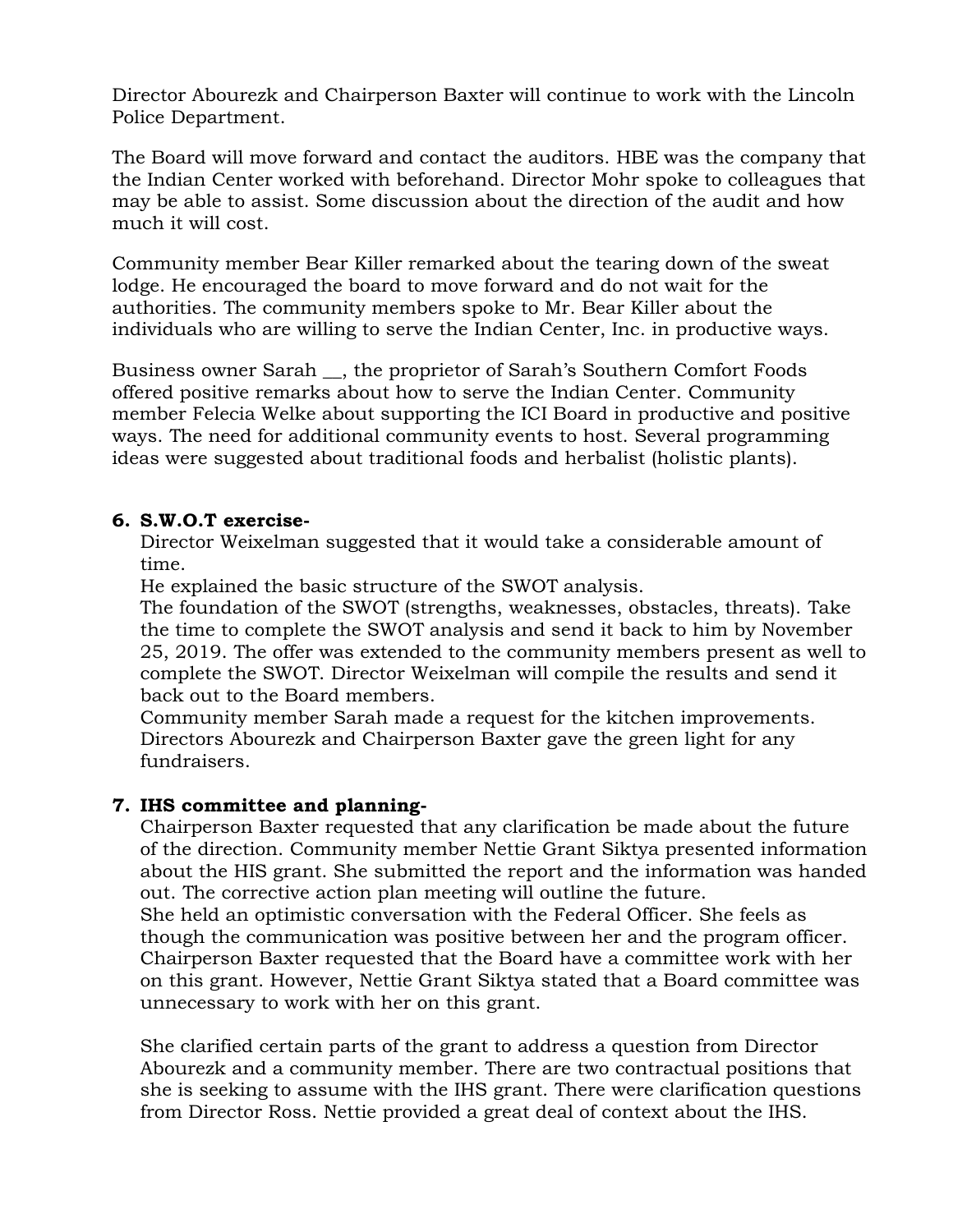Nettie requested that she receive the contract from the IHS grant so that she can move forward.

### **8. ICI housing trust board members, Loan increase amount.**

Kirk gave an update about the ICI Housing Corp. He requested a refinance of the loan. Several details shared. The ICI Housing Trust Board met prior to the meeting of the ICI Board meeting.

The motion stands as:

"The Indian Center Trust Board of Directors, managing partner for Many Oaks L.P., authorizes Trust President Kirk Dombrowski to sign on behalf of the Trust for purposes of refinancing the existing mortgage debt on the Many Oaks Property and withdrawing \$87,000 in equity from the Many Oaks Property (for use as a maintenance account and cash reserve) for that Property."

Vice-Chair Abourezk moved to advance the motion from the ICI Trust Board. Director Rupp seconded the motion as presented. Unanimous approval. No abstentions.

# **9. ICI grounds/ building update and concerns**- see report

Future Fundraising. Vendors. ICI Advisory Council.

\*Larry W. moved to approve the addition by Director Rupp. Kevin A. seconded the motion. Unanimous approval.

**10. New Business-** City campaign strategy planning. Chairperson Baxter will move forward on the direction of the strategic planning with Director

Toy Drive.- updates given by Director Yellow Robe. She will submit a report to Chairperson Baxter about this event. Details for volunteers will go through the University of Nebraska-Lincoln Givepulse site for volunteers.

**11. Old Business-** update minutes on web/Facebook page. Director Yellow Robe sent a zip folder to each Board member via email.

Director Rupp reminded the Board that fundraising needs are important at the end of the month. Director Vance verified that the center requires 3-4,000 a month to keep the Center operational.

## **12. Public Comments**

Director Yellow Robe announced that free showing of RUMBLE will be shown at the Sheldon Auditorium on the UNL Campus.

Ideas were given about various fundraisers that are possible. Community members made suggestions about fundraisers.